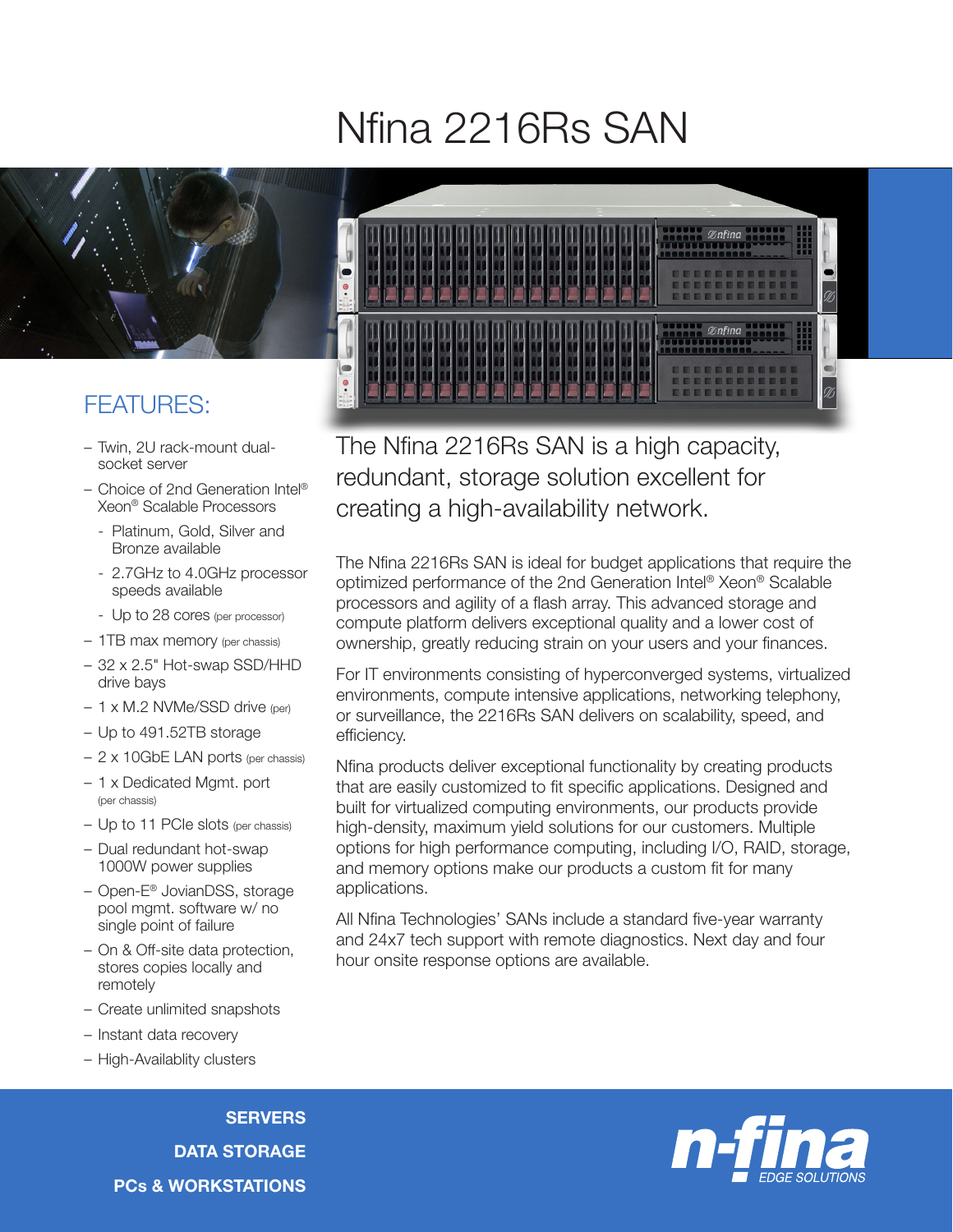## NFINA 2216Rs SAN

| <b>SPECIFICATIONS</b>        |                                                                                                                                                                                                                                                                   |
|------------------------------|-------------------------------------------------------------------------------------------------------------------------------------------------------------------------------------------------------------------------------------------------------------------|
| Form Factor                  | 2U rack-mount, 3.5" x 17.2" x 25.6" (per chassis)                                                                                                                                                                                                                 |
| <b>Operating Temperature</b> | 10°C to 35°C (50°F to 95°F)                                                                                                                                                                                                                                       |
| Processors                   | 2nd Generation Intel® Xeon® Scalable Processors, up to 28 cores each                                                                                                                                                                                              |
| Processor Speed              | Up to 2.7GHz to 4.0GHz                                                                                                                                                                                                                                            |
| CPU Cache                    | Up to 39MB per processor                                                                                                                                                                                                                                          |
| Socket                       | Dual Socket P (LGA 3647)                                                                                                                                                                                                                                          |
| Memory                       | 16 DIMM slots, DDR4 ECC RDIMM/LRDIMM 2933 MHz (per chassis)<br>1TB Max memory capacity (per chassis)<br>Intel <sup>®</sup> Optane <sup>™</sup> DC Persistent Memory supported                                                                                     |
| Storage                      | 16 x 2.5" hot-swap drive bays (per chassis)<br>Supports: SSD and HDD drives<br>1 x internal M.2 NVMe/SSD (2280), PCIe (optional) (per chassis)                                                                                                                    |
| <b>Optical Drive</b>         | 1 x 5.25" Slim DVD, SATA drive (optional - per chassis)                                                                                                                                                                                                           |
| Maximum Storage              | Up to 491.52TB, (245.76TB usable) depending on drive type                                                                                                                                                                                                         |
| Hardware RAID                | Hardware RAID optional                                                                                                                                                                                                                                            |
| Caching                      | Caching options available                                                                                                                                                                                                                                         |
| Input Voltage                | 100-127V @ 7.5-9A, 50/60 Hz<br>200-240V @ 5-6A, 50/60 Hz                                                                                                                                                                                                          |
| Power Supply                 | Dual redundant hot-swap 1000W AC power supplies (2 per chassis)                                                                                                                                                                                                   |
| Remote Management            | IPMI 2.0, KVM over HTML5                                                                                                                                                                                                                                          |
| <b>TPM</b>                   | Version 2.0, optional                                                                                                                                                                                                                                             |
| OS Supported                 | Open-E® JovianDSS™ & DSS7, Microsoft® Windows Server® 2016, 2019, Windows®<br>10, Hyper-V Server 2016, VMware® ESXi™ 6.5u1-7.0, Red Hat® RHEL 7.4-7.x,<br>SUSE® SLES 12SP3, Ubuntu 17.10, Free BSD 10.3-11.1, Fedora 26, XenServer 7.2,<br>more options available |
| Certifications               | UL or CSA Listed (USA and Canada), FCC Part 15 Subpart B (US), CE (Europe), EMC<br>EN 55032:2012/AC:2013 (Class A), AS/NZS CISPR 32:2013 (Class A) (Australia), VCC<br>32-1/2016.11                                                                               |
| Warranty                     | 5 years                                                                                                                                                                                                                                                           |